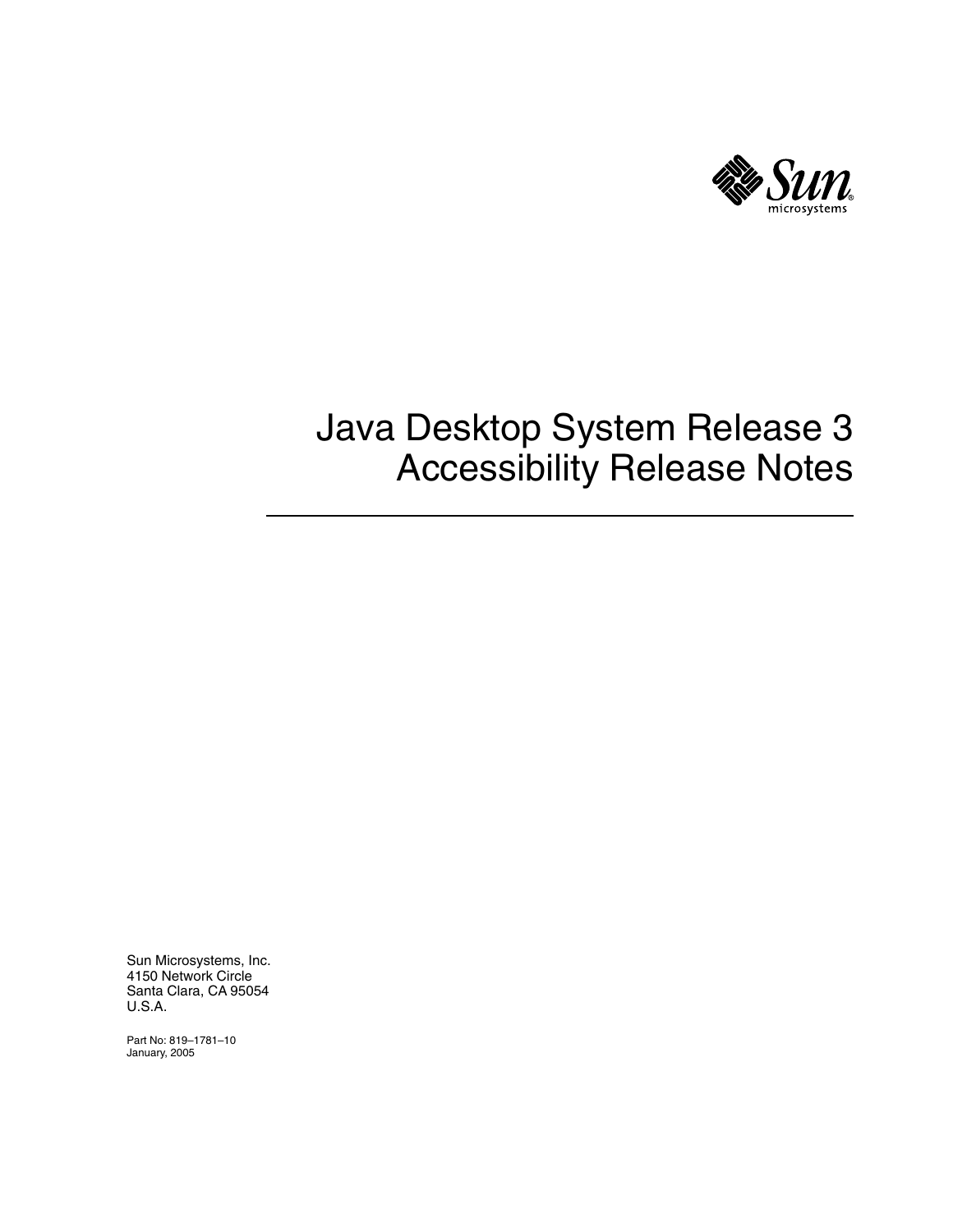Copyright 2005 Sun Microsystems, Inc. 4150 Network Circle, Santa Clara, CA 95054 U.S.A. All rights reserved.

This product or document is protected by copyright and distributed under licenses restricting its use, copying, distribution, and decompilation. No part of this product or document may be reproduced in any form by any means without prior written authorization of Sun and its licensors, if any.<br>Third-party software, including font technology, is copyrighted and licensed

Parts of the product may be derived from Berkeley BSD systems, licensed from the University of California. UNIX is a registered trademark in the U.S. and other countries, exclusively licensed through X/Open Company, Ltd.

Sun, Sun Microsystems, the Sun logo, docs.sun.com, AnswerBook, AnswerBook2, Java, Sun Ray, and Solaris are trademarks or registered trademarks<br>of Sun Microsystems, Inc. in the U.S. and other countries. All SPARC trademarks Microsystems, Inc.

The OPEN LOOK and Sun™ Graphical User Interface was developed by Sun Microsystems, Inc. for its users and licensees. Sun acknowledges the pioneering efforts of Xerox in researching and developing the concept of visual or graphical user interfaces for the computer industry. Sun holds a<br>non-exclusive license from Xerox to the Xerox Graphical User Interface, wh and otherwise comply with Sun's written license agreements.

U.S. Government Rights – Commercial software. Government users are subject to the Sun Microsystems, Inc. standard license agreement and applicable provisions of the FAR and its supplements.

DOCUMENTATION IS PROVIDED "AS IS" AND ALL EXPRESS OR IMPLIED CONDITIONS, REPRESENTATIONS AND WARRANTIES,<br>INCLUDING ANY IMPLIED WARRANTY OF MERCHANTABILITY, FITNESS FOR A PARTICULAR PURPOSE OR NON-INFRINGEMENT, ARE<br>DISCLAIM

Copyright 2005 Sun Microsystems, Inc. 4150 Network Circle, Santa Clara, CA 95054 U.S.A. Tous droits réservés.

Ce produit ou document est protégé par un copyright et distribué avec des licences qui en restreignent l'utilisation, la copie, la distribution, et la décompilation. Aucune partie de ce produit ou document ne peut être reproduite sous aucune forme, par quelque moyen que ce soit, sans<br>l'autorisation préalable et écrite de Sun et de ses bailleurs de licence, s'il y en a. L

Certaines parties de ce produit pourront être dérivées du système Berkeley BSD licenciés par l'Université de Californie. UNIX est une marque déposée aux Etats-Unis et dans d'autres pays et licenciée exclusivement par X/Open Company, Ltd.

Sun, Sun Microsystems, le logo Sun, docs.sun.com, AnswerBook, AnswerBook2, Java, Sun Ray, et Solaris sont des marques de fabrique ou des<br>marques déposées de Sun Microsystems, Inc. aux Etats-Unis et dans d'autres pays. Tout SPARC sont basés sur une architecture développée par Sun Microsystems, Inc.

L'interface d'utilisation graphique OPEN LOOK et Sun™a été développée par Sun Microsystems, Inc. pour ses utilisateurs et licenciés. Sun reconnaît<br>les efforts de pionniers de Xerox pour la recherche et le développement du de l'informatique. Sun détient une licence non exclusive de Xerox sur l'interface d'utilisation graphique Xerox, cette licence couvrant également les<br>licenciés de Sun qui mettent en place l'interface d'utilisation graphiqu

CETTE PUBLICATION EST FOURNIE "EN L'ETAT" ET AUCUNE GARANTIE, EXPRESSE OU IMPLICITE, N'EST ACCORDEE, Y COMPRIS DES GARANTIES CONCERNANT LA VALEUR MARCHANDE, L'APTITUDE DE LA PUBLICATION A REPONDRE A UNE UTILISATION<br>PARTICULIERE, OU LE FAIT QU'ELLE NE SOIT PAS CONTREFAISANTE DE PRODUIT DE TIERS. CE DENI DE GARANTIE NE<br>S'APPLIQUERAIT PAS





050125@10536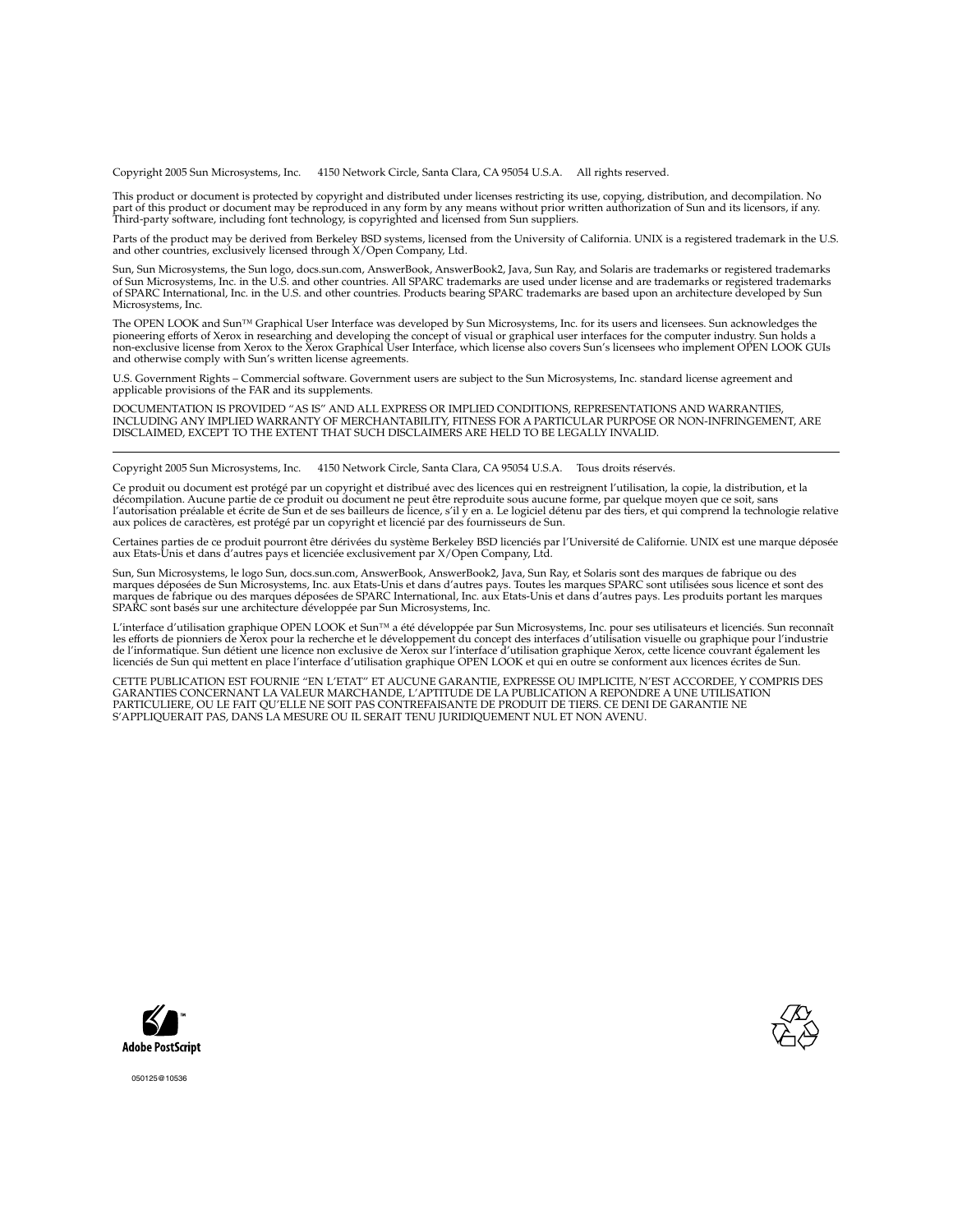## **Contents**

#### **[Preface 5](#page-4-0)**

**[1 Accessibility Release Notes 9](#page-8-0)** [1.1 Accessibility Features 9](#page-8-0) [1.2 Support for Sun Ray Systems 10](#page-9-0) [1.3 Known Issues Without Workarounds 11](#page-10-0) [1.4 Known Issues With Workarounds 11](#page-10-0) [1.4.1 Desktop Issues 11](#page-10-0) [1.4.2 Screen Reader and Magnifier Issues 13](#page-12-0) [1.4.3 On-Screen Keyboard Issues 16](#page-15-0) [1.4.4 StarOffice Issues 17](#page-16-0) [1.5 Where To Find Documentation 17](#page-16-0)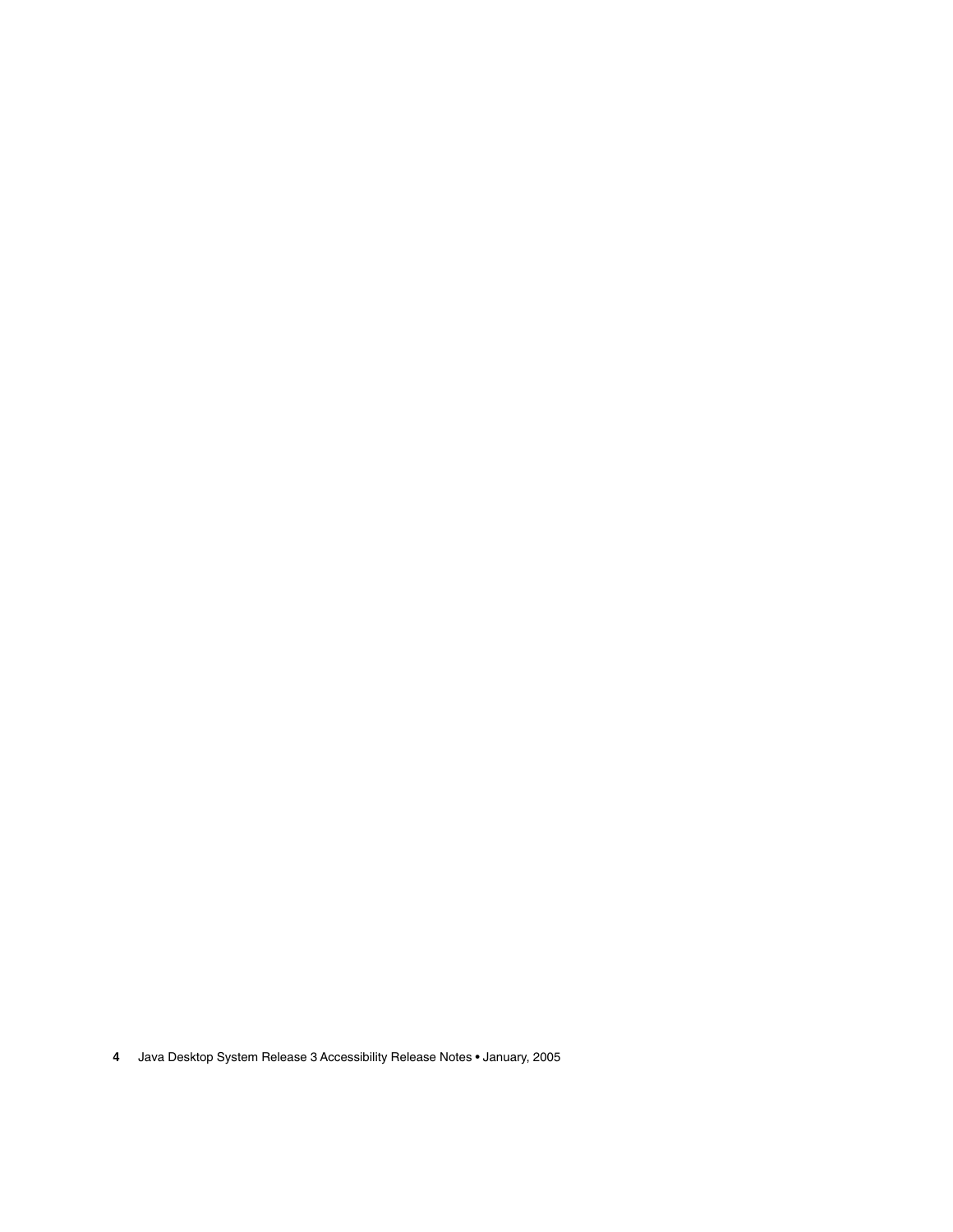## <span id="page-4-0"></span>Preface

These release notes provide release information about the accessibility features and accessibility applications in the Sun Java™ Desktop System Release 3 for the Solaris™ 10 Operating System. Please read these release notes before you install or use the accessibility features of the Java Desktop System Release 3.

## Supported Systems

This release of the Java Desktop System supports the following systems:

- Systems running the Solaris 10 Operating System on SPARC<sup>®</sup> platforms.
- Systems running the Solaris 10 Operating System on x86 platforms.

Table P–1 describes where you can find information about systems that are supported by the Solaris Operating System, relevant to this product release. In the Java Desktop System documentation, the term *x86* refers to the processor families shown in Table P–1.

| <b>Architecture</b> | <b>Processor Families</b>                      | <b>Solaris Systems</b>                                                       |
|---------------------|------------------------------------------------|------------------------------------------------------------------------------|
| <b>SPARC</b>        | SPARC64<br><b>UltraSPARC</b><br>$\blacksquare$ | See the Solaris 10 Hardware Compatibility<br>List at the following location: |
|                     |                                                | http://www.sun.com/bigadmin/hcl                                              |
| x86                 | AMD <sub>64</sub><br>Pentium                   | See the Solaris 10 Hardware Compatibility<br>List at the following location: |
|                     | Xeon                                           | http://www.sun.com/biqadmin/hcl                                              |

**TABLE P–1** Supported Solaris Systems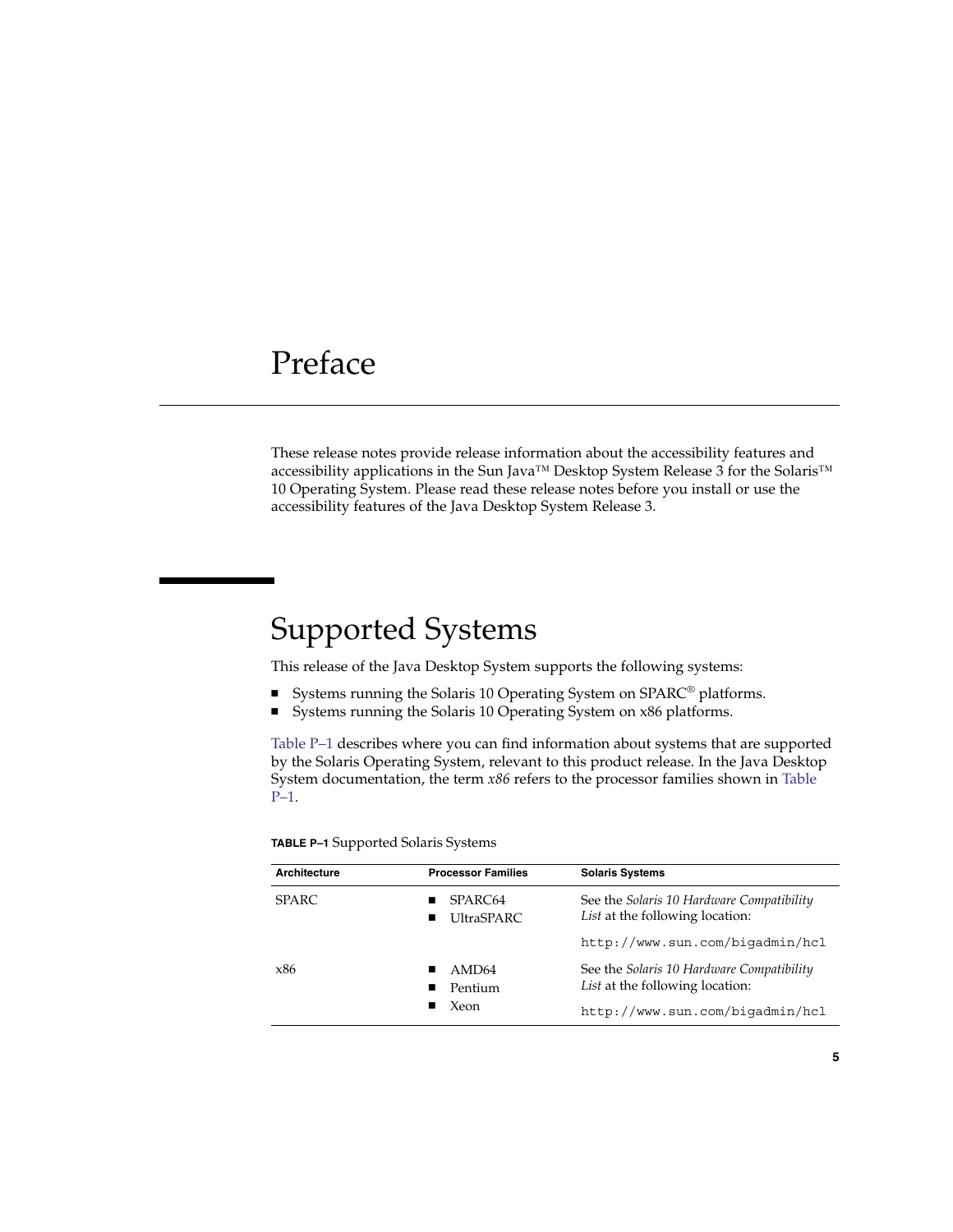### Who Should Read These Release Notes

These release notes are for users who perform the following tasks with the Java Desktop System Release 3 on Solaris Operating Systems:

- Install the Java Desktop System accessibility features.
- Administer the Java Desktop System accessibility features.
- Use the Java Desktop System accessibility features.

### Related Documentation

The following manuals are related to these release notes:

- *Java Desktop System Release 3 Accessibility Guide*
- Java Desktop System Release 3 Administration Guide
- Java Desktop System Release 3 for the Solaris 10 Operating System Release Notes
- *Java Desktop System Release 3 Troubleshooting Guide*
- *Java Desktop System Release 3 User Guide*

### Associated Documentation

The following documents are associated with these release notes:

- *Java Desktop System Email and Calendar User Guide*
- *StarOffice 7 Office Suite Administration Guide*
- *StarOffice 7 Office Suite Basic Guide*
- *StarOffice 7 Office Suite Setup Guide*
- *StarOffice 7 Office Suite User's Guide*

### Accessing Sun Documentation Online

The docs.sun.com<sup>SM</sup> Web site enables you to access Sun technical documentation online. You can browse the docs.sun.com archive or search for a specific book title or subject. The URL is <http://docs.sun.com>.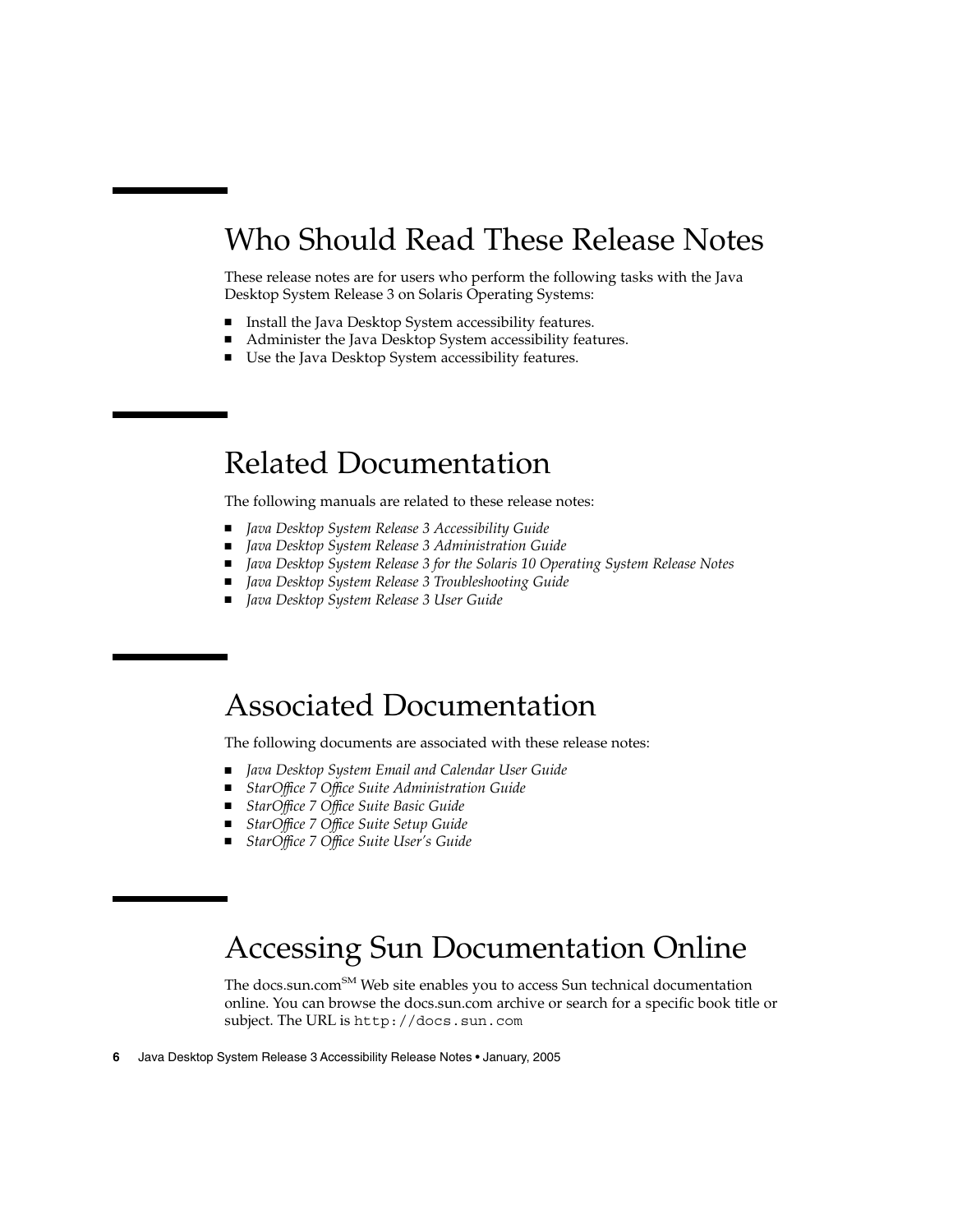# Ordering Sun Documentation

Sun Microsystems offers select product documentation in print. For a list of documents and how to order them, see "Buy printed documentation" at <http://docs.sun.com>.

### Typographic Conventions

The following table describes the typographic changes that are used in this book.

| TABLE P-2 Typographic Conventions |  |
|-----------------------------------|--|
|-----------------------------------|--|

| <b>Typeface or Symbol</b> | <b>Meaning</b>                                                                    | <b>Example</b>                                                                               |
|---------------------------|-----------------------------------------------------------------------------------|----------------------------------------------------------------------------------------------|
| AaBbCc123                 | The names of commands, files, and<br>directories, and onscreen computer<br>output | Edit your . login file.<br>Use $1s$ -a to list all files.<br>machine name% you have<br>mail. |
| AaBbCc123                 | What you type, contrasted with onscreen<br>computer output                        | machine_name% su<br>Password:                                                                |
| AaBbCc123                 | Command-line placeholder: replace with<br>a real name or value                    | The command to remove a file.<br>is rm filename.                                             |
| AaBbCc123                 | Book titles, new terms, and terms to be<br>emphasized                             | Read Chapter 6 in the User's<br>Guide.                                                       |
|                           |                                                                                   | These are called <i>class</i> options.                                                       |
|                           |                                                                                   | Do <i>not</i> save the file.                                                                 |
|                           |                                                                                   | (Emphasis sometimes appears)<br>in bold online.)                                             |

### Shell Prompts in Command Examples

The following table shows the default system prompt and superuser prompt for the C shell, Bourne shell, and Korn shell.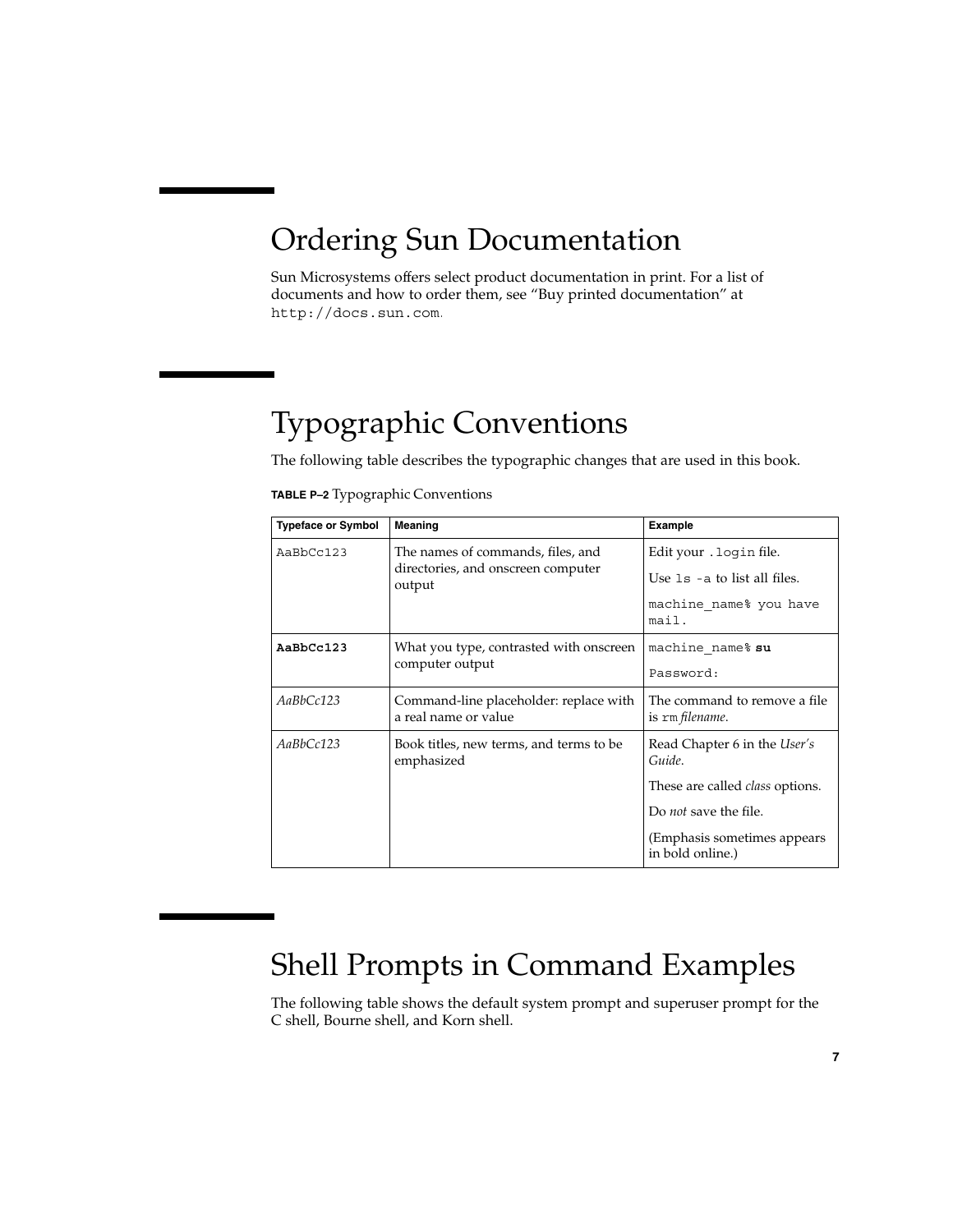#### **TABLE P–3** Shell Prompts

| <b>Shell</b>                                     | Prompt        |
|--------------------------------------------------|---------------|
| $\mid$ C shell prompt                            | machine name% |
| C shell superuser prompt                         | machine name# |
| Bourne shell and Korn shell prompt               |               |
| Bourne shell and Korn shell superuser prompt   # |               |

# Mouse Usage Conventions

The following table lists the conventions for mouse usage in documentation for the Java Desktop System.

| Action         | <b>Definition</b>                                                                                                                                                                 |
|----------------|-----------------------------------------------------------------------------------------------------------------------------------------------------------------------------------|
| Click          | Press and release the left mouse button, without moving the<br>mouse.                                                                                                             |
| Click-and-hold | Press and do not release the left mouse button.                                                                                                                                   |
| Left-click     | Same as <i>click</i> . Left-click clarifies the action when there might be<br>confusion with <i>right-click</i> .                                                                 |
| Middle-click   | Press and release the middle mouse button, without moving the<br>mouse.                                                                                                           |
| Right-click    | Press and release the right mouse button, without moving the<br>mouse.                                                                                                            |
| Double-click   | Press and release the left mouse button twice in rapid succession<br>without moving the mouse.                                                                                    |
| Drag           | Click-and-hold a mouse button, then move an object. For<br>example, you can drag a window or an icon. The left and middle<br>mouse buttons can perform drag actions.              |
| Drag-and-drop  | Click-and-hold a mouse button, then move an object. For<br>example, you can drag-and-drop a window or an icon. Release<br>the mouse button to place the object in a new location. |
| Grab           | Point to an item that you can move, and click-and-hold on the<br>mouse button. For example, you can grab the titlebar of a<br>window, then drag the window to a new location.     |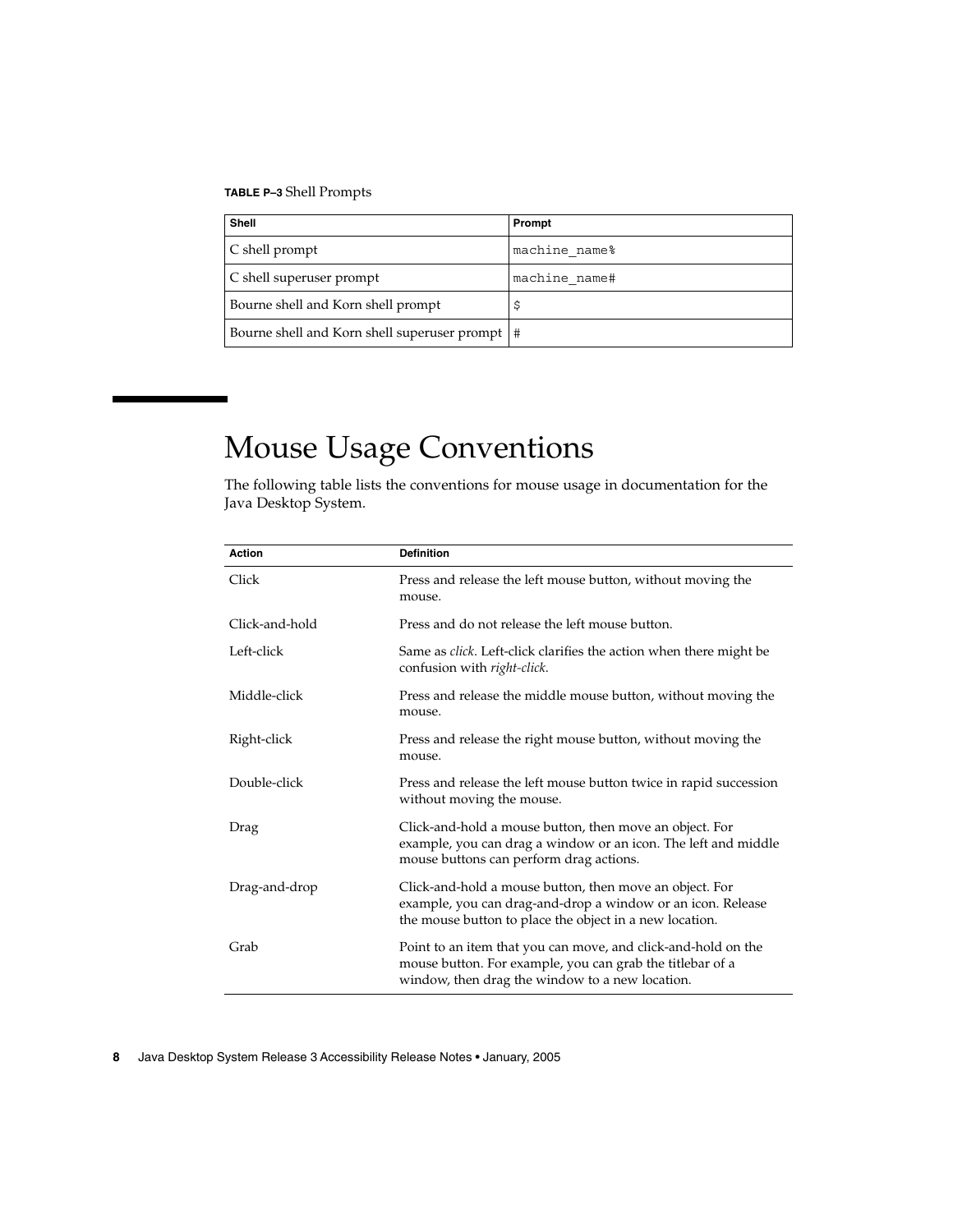#### <span id="page-8-0"></span>CHAPTER **1**

### Accessibility Release Notes

These release notes provide accessibility information for the following releases of the Java Desktop System on Solaris Operating Systems:

- Java Desktop System Release 3 for the Solaris 10 Operating System on SPARC platforms.
- Java Desktop System Release 3 for the Solaris 10 Operating System on x86 platforms.

### 1.1 Accessibility Features

The Java Desktop System includes the following accessibility features:

#### Accessible login

The Java Desktop System includes an Accessible Login feature. The Accessible Login feature enables you to:

- Log in to the desktop even if you cannot easily use the screen, mouse, or keyboard in the usual way.
- Launch assistive technologies at login time by using special gestures from the standard keyboard, or from a keyboard, pointing device, or switch device that is attached to the USB or PS/2 mouse port.
- Change the visual appearance of the login dialog before you log in, for example, you may want to use a high contrast theme for better visibility.

For information about configuring your system for accessible login, see the *Java Desktop System Release 3 Accessibility Guide*.

Keyboard Accessibility preference tool, also known as AccessX

This preference tool enables you to configure the keyboard accessibility options such as mouse keys, slow keys, bounce keys, sticky keys, toggle keys, and repeat keys.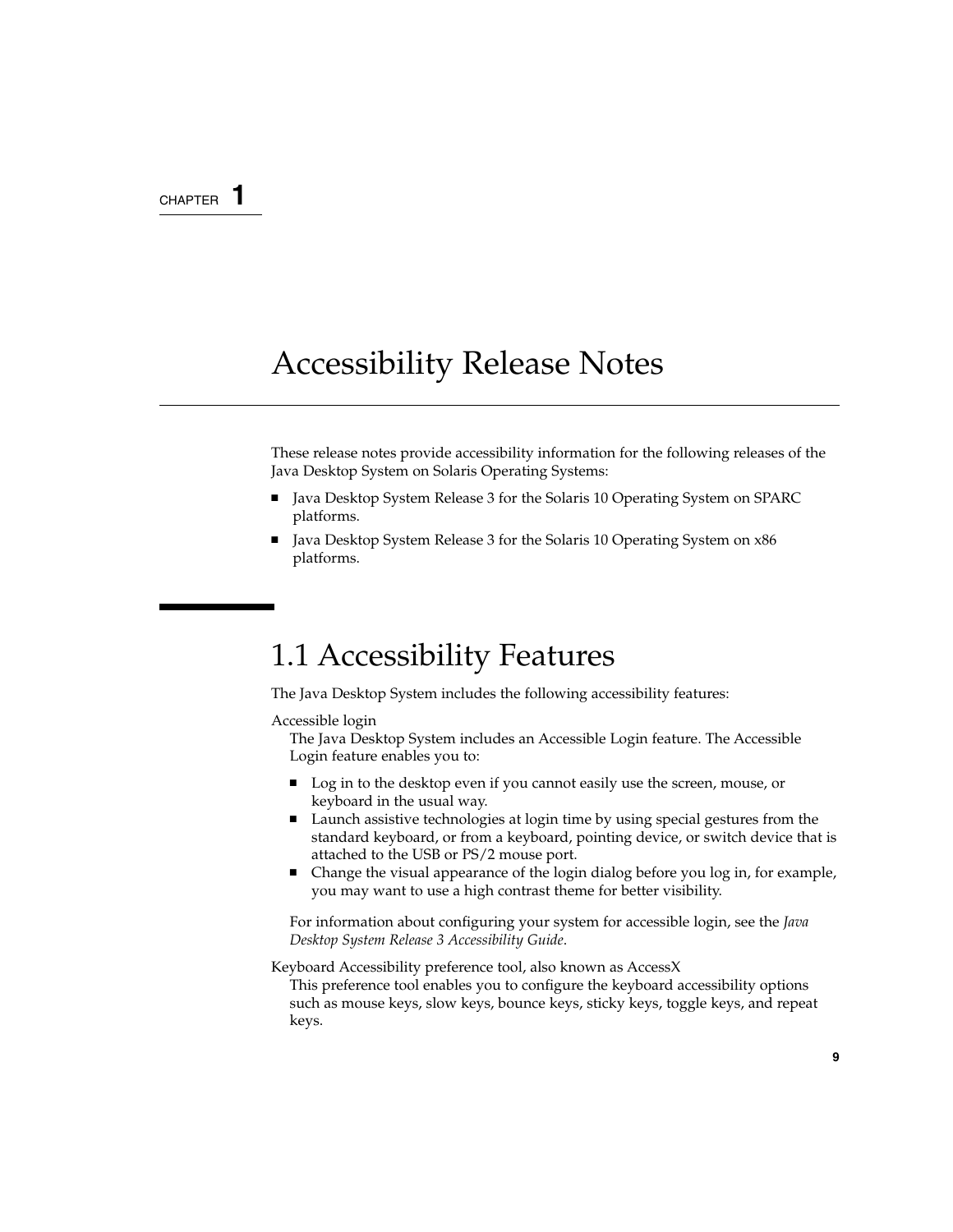#### <span id="page-9-0"></span>Assistive technologies

The Java Desktop System contains the following applications to enable users with a physical disability to use the desktop:

- On-Screen Keyboard (GOK)
- Screen Reader and Magnifier (Gnopernicus)

For more information about these applications, see the online Help for GOK and Gnopernicus.

Keyboard navigation

Users who have difficulty using a mouse or other pointing device can navigate and use the desktop from the keyboard. For more information about keyboard navigation, see the *Java Desktop System Release 3 Accessibility Guide*.

#### Accessible themes

There are several themes available that suit different accessibility needs. For more information about themes, see the *Java Desktop System Release 3 Accessibility Guide*.

## 1.2 Support for Sun Ray Systems

The Java Desktop System Release 3 currently provides minimal accessibility support for Sun Ray™ systems. The following accessibility features do not work on Sun Ray systems:

- Keyboard Accessibility preference tool
- On-Screen Keyboard
- The magnifier component of the Screen Reader and Magnifier application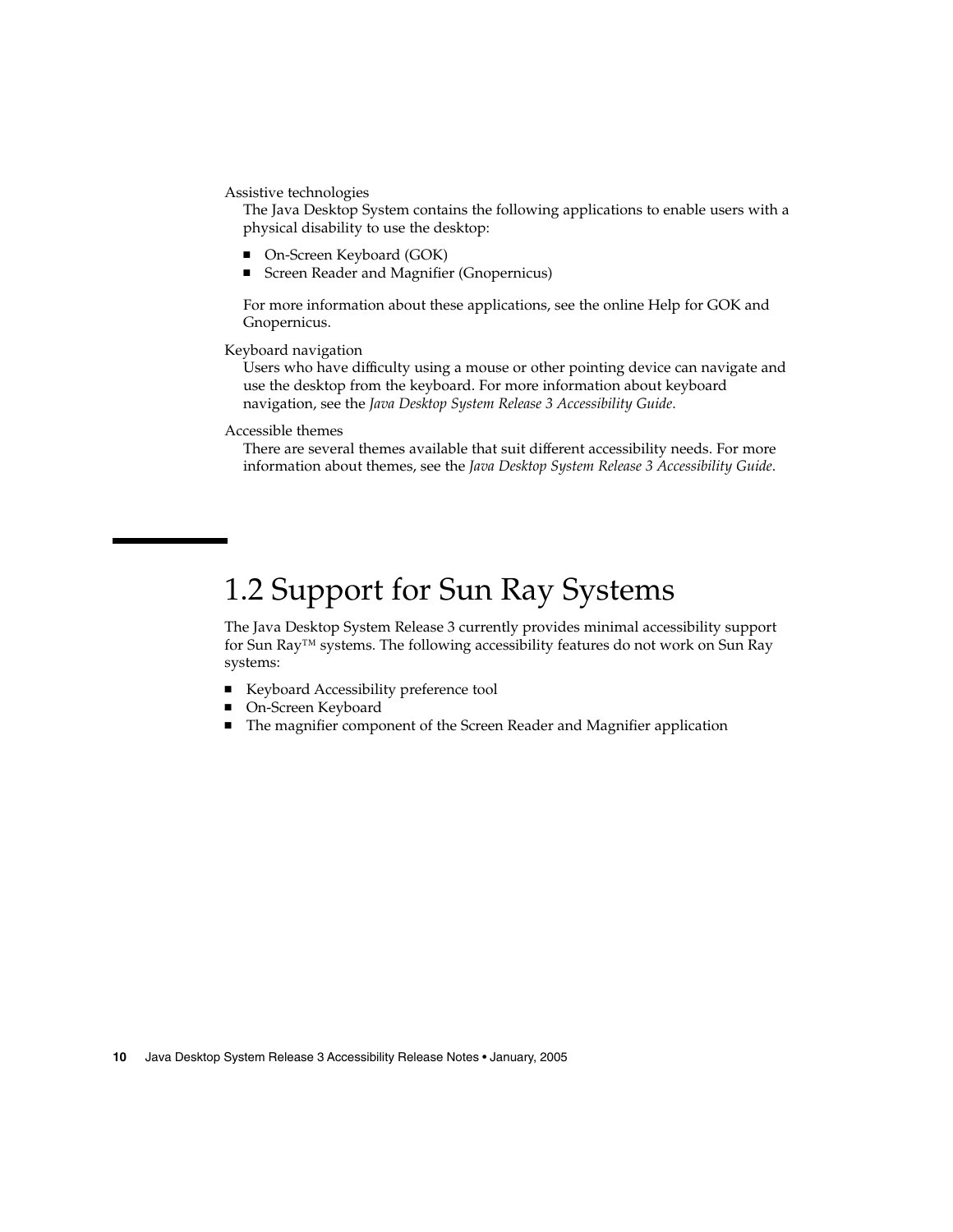### <span id="page-10-0"></span>1.3 Known Issues Without Workarounds

The following table describes known accessibility issues in the Java Desktop System for which a workaround has not yet been identified on Solaris Operating Systems.

| <b>Topic</b>                                                | <b>Known Issue</b>                                                                                                                                                                                                                                                                                                                                                                                                                                                                                                         |
|-------------------------------------------------------------|----------------------------------------------------------------------------------------------------------------------------------------------------------------------------------------------------------------------------------------------------------------------------------------------------------------------------------------------------------------------------------------------------------------------------------------------------------------------------------------------------------------------------|
| Desktop                                                     | Change Request Number: 5080638<br>Accessible Login: If you log in using accessibility features on the Java<br>Desktop System for the Solaris platform, the following error dialog might<br>appear: Error activating XKB configuration.<br>This error does not affect your session. You can close the error dialog and<br>continue with your session.<br>Change Request Number: 6192693<br>п.<br>Screensaver Preference Tool: If support for assistive technologies is<br>enabled, the Screensaver preference tool crashes. |
| Screen Reader<br>and Magnifier                              | Change Request Number: 6202416<br>File Manager: The Nautilus file manager crashes frequently when the<br>Screen Reader and Magnifier application is running.<br>Change Request Number: 5085440<br>п<br>Email and Calendar: When you use the Screen Reader and Magnifier<br>application to read mail messages in the Email and Calendar application,<br>speech output is interrupted when there is a hyperlink or bold text in the<br>message.                                                                              |
| Screen Reader<br>and Magnifier<br>and On-Screen<br>Keyboard | Change Request Number: 6200425 and 6200696<br>Web Browser: When you use the Screen Reader and Magnifier or<br>On-Screen Keyboard applications with the Mozilla web browser, the<br>performance is slow in some areas, for example, when you open the File<br>menu or move the scrollbar.                                                                                                                                                                                                                                   |

### 1.4 Known Issues With Workarounds

This section identifies workarounds for known accessibility issues in the Java Desktop System.

#### 1.4.1 Desktop Issues

The following sections describe general desktop issues.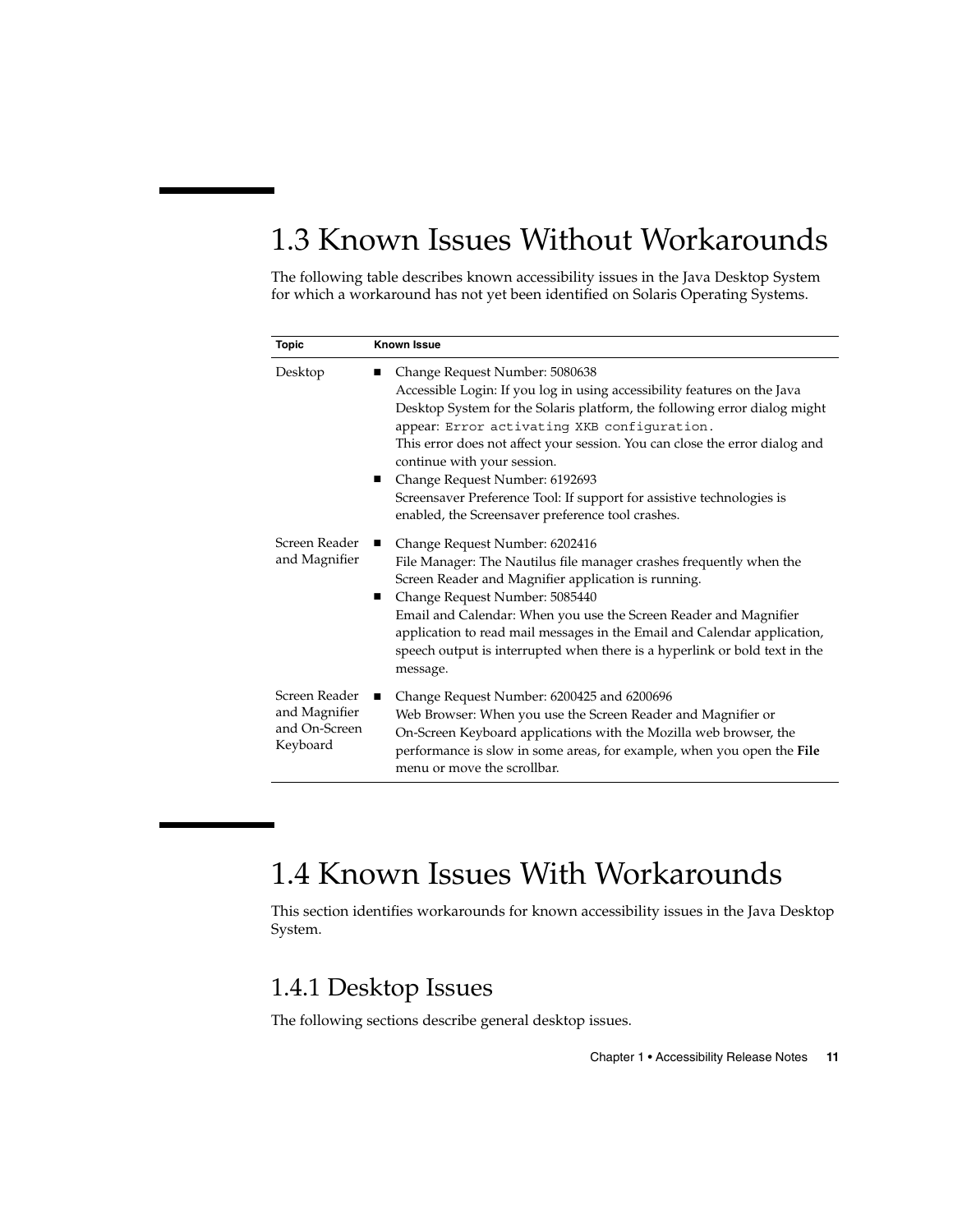#### 1.4.1.1 Application Crash Affects Accessibility Applications

| Problem  | If an application crashes, the application can continue to run but<br>CORBA traffic to and from the application stops. This situation<br>might prevent accessibility information from passing between other<br>applications and the accessibility applications. |
|----------|-----------------------------------------------------------------------------------------------------------------------------------------------------------------------------------------------------------------------------------------------------------------|
| Solution | To resolve the situation, set the following environment variable<br>value to 1: GNOME DISABLE CRASH DIALOG                                                                                                                                                      |

#### 1.4.1.2 Moving or Resizing Windows Freezes Accessibility Applications

| Problem  | Change Request Number: 6200511                                                                                                                                                                                                                                                                |
|----------|-----------------------------------------------------------------------------------------------------------------------------------------------------------------------------------------------------------------------------------------------------------------------------------------------|
|          | If you try to move or resize windows while you are using the<br>accessibility applications, the applications may freeze.                                                                                                                                                                      |
| Solution | Disable wire frame mode in Window Manager.                                                                                                                                                                                                                                                    |
|          | Perform the following steps:<br>1. Click Launch, then choose Applications $\rightarrow$ Utilities $\rightarrow$<br>Configuration Editor.<br>2. In GConf editor, choose Apps $\rightarrow$ Metacity $\rightarrow$ General.<br>3. Ensure that the <b>reduced_resources</b> key is not selected. |
|          | Alternatively, you can enter the following command from a<br>terminal window:                                                                                                                                                                                                                 |
|          | qconftool-2 -t bool -s<br>/apps/metacity/general/reduced_resources false                                                                                                                                                                                                                      |

### 1.4.1.3 Gestures for Starting Accessibility Applications Not Working

| Problem | Change Request Number: 6214222                                                                                            |
|---------|---------------------------------------------------------------------------------------------------------------------------|
|         | The GNOME Display Manager (GDM) gestures for starting the<br>assistive technologies such as On-Screen Keyboard and Screen |
|         | Reader and Magnifier do not work.                                                                                         |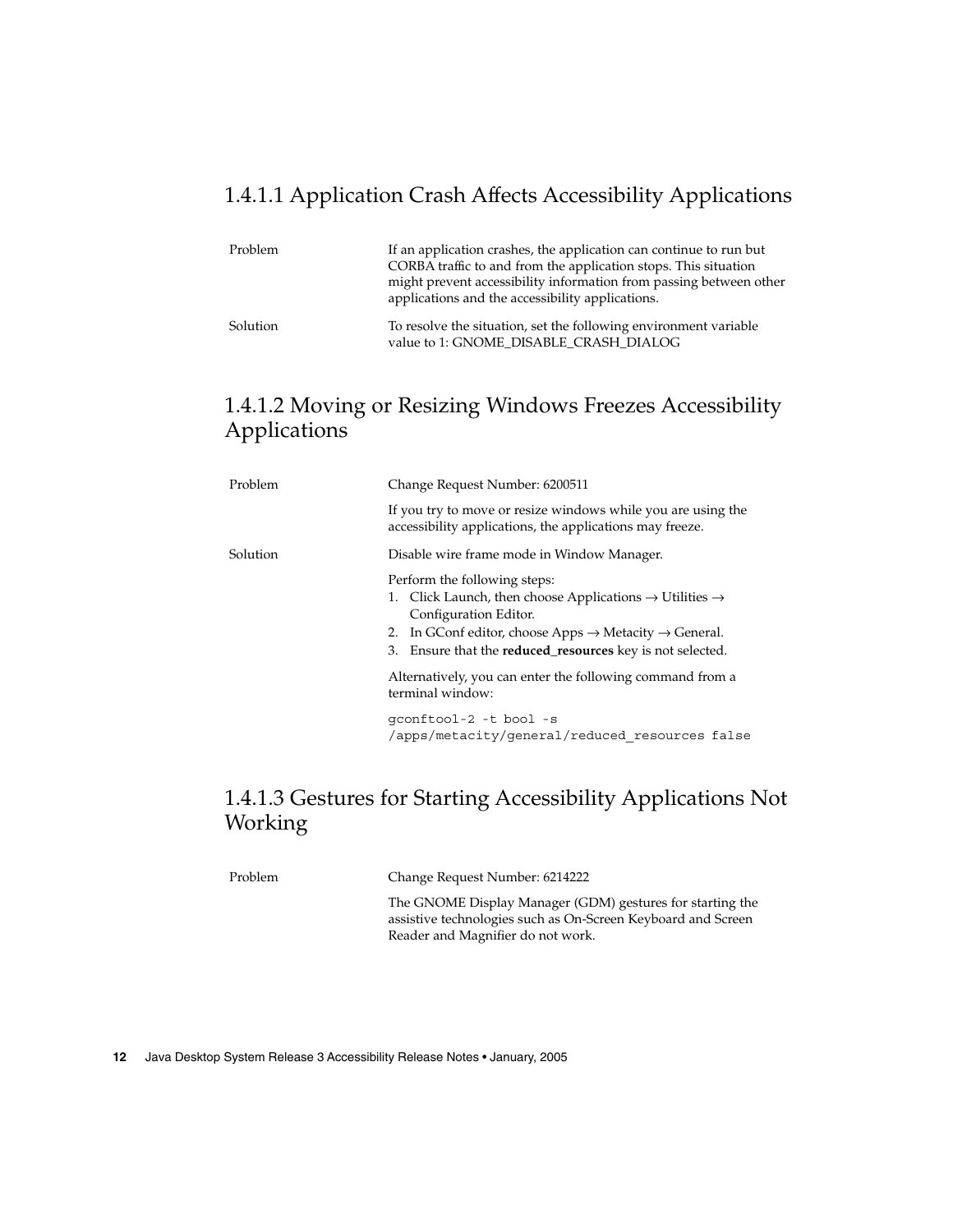<span id="page-12-0"></span>

| Solution | Use the full path to the applications in the GDM configuration files. |
|----------|-----------------------------------------------------------------------|
|          | Perform the following steps:                                          |
|          | 1. Edit the following two files:                                      |
|          | /etc/X11/qdm/modules/AccessKeyMouseEvents                             |

- /etc/X11/gdm/modules/AccessDwellMouseEvents
- 2. Replace all occurrences of gok with /usr/sfw/bin/gok.
- 3. Replace all occurrences of srcore with /usr/sfw/bin/srcore.
- 4. Save the files.

#### 1.4.1.4 Timezone Icon Taking Over Vertical Panels

| Problem  | Change Request Number: 6208184                                                                                                                                                                                                                                    |
|----------|-------------------------------------------------------------------------------------------------------------------------------------------------------------------------------------------------------------------------------------------------------------------|
|          | If you are using the High Contrast Large Print Inverse theme and<br>you change the orientation of the bottom panel to be Left or Right,<br>the Timezone icon on the panel increases in size until it takes over<br>the entire panel and affects system resources. |
| Solution | Do not change the orientation of horizontal panels that contain the<br>Timezone icon.                                                                                                                                                                             |

### 1.4.2 Screen Reader and Magnifier Issues

The following sections describe Screen Reader and Magnifier issues.

#### 1.4.2.1 Speech and Navigation Not Working for Web Browser, Email and Calendar, or Help Content

| Problem  | Change Request Number: 6216962                                                                                                                                                                                                                 |
|----------|------------------------------------------------------------------------------------------------------------------------------------------------------------------------------------------------------------------------------------------------|
|          | You are unable to navigate or receive speech output for HTML<br>containers such as web pages, email messages, or Help content.                                                                                                                 |
| Solution | Press F7 to enable caret navigation mode. Refer to the following<br>table for more information about how to use the caret navigation<br>mode. You can also refer to the online Help for the Web Browser or<br>Email and Calendar applications. |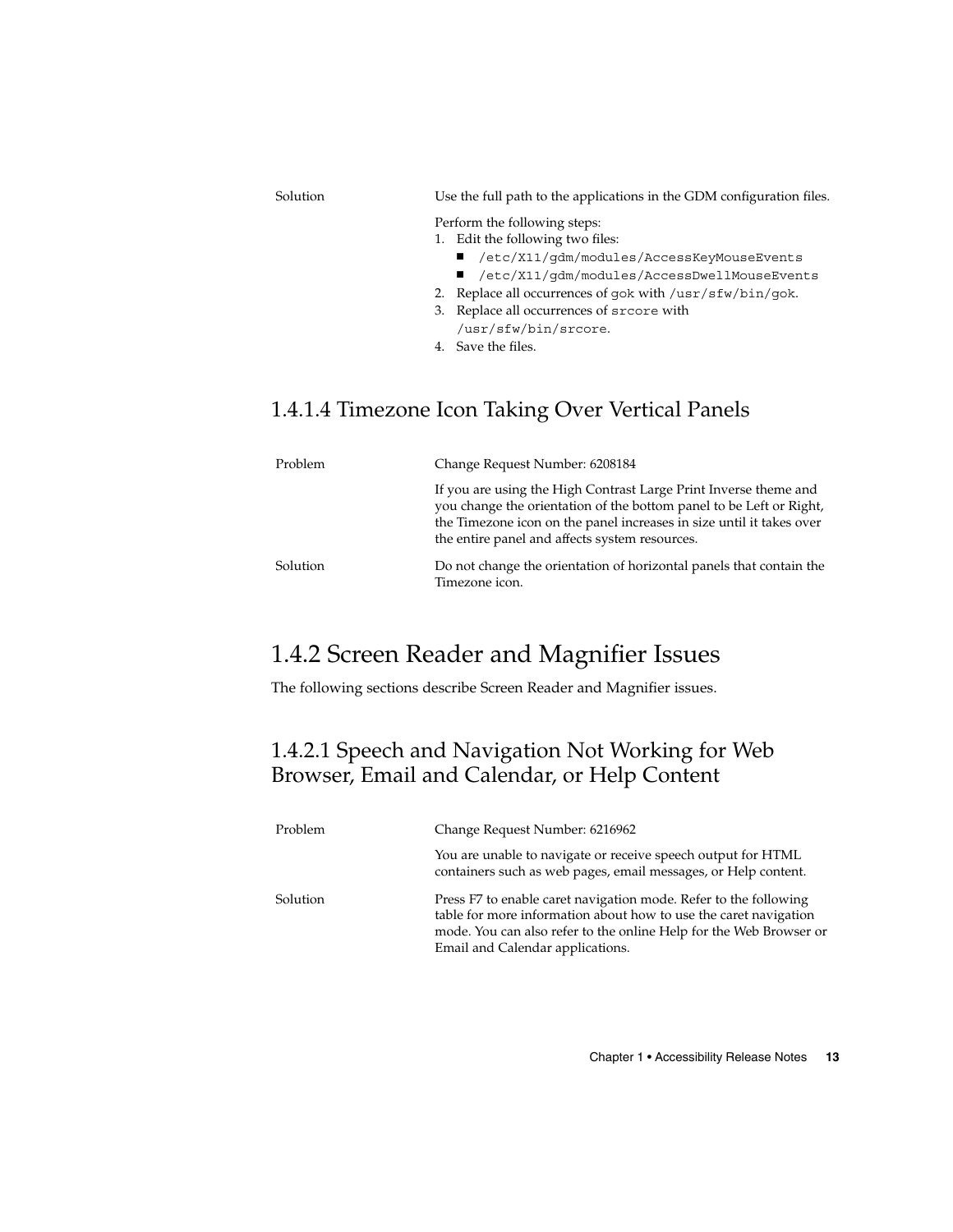**TABLE 1–1** General Caret Navigation

| Key                                       | <b>Function</b>                                                                                              |
|-------------------------------------------|--------------------------------------------------------------------------------------------------------------|
| left arrow key                            | Move one character to the left.                                                                              |
| right arrow key                           | Move one character to the right.                                                                             |
| up arrow key                              | Move up one line.                                                                                            |
| down arrow key                            | Move down one line.                                                                                          |
| $Ctrl + left arrow key$                   | Move to the beginning of the previous word.                                                                  |
| $Ctrl + right arrow key$                  | Move to the end of the next word.                                                                            |
| Page Up                                   | Scroll up one page of content.                                                                               |
| Page Down                                 | Scroll down one page of content.                                                                             |
| Home                                      | Move to the beginning of the current line.                                                                   |
| End                                       | Move to the end of the current line.                                                                         |
| $Ctrl + Home$                             | Move to the beginning of the current frame.                                                                  |
| $Ctrl + End$                              | Move to the end of the current frame.                                                                        |
| Shift $+$ any of the keys listed<br>above | Move from the current position to the destination position and<br>select all text between the two positions. |
| Tab                                       | Move focus to the next focusable control.                                                                    |
| $Shift + Tab$                             | Move focus to the previous focusable control.                                                                |
| F6                                        | Move to the next frame in the current document and the<br>location bar.                                      |
| $Shift + F6$                              | Move to the previous frame in the current document and the<br>location bar.                                  |
| Enter                                     | Activate a button or submit a form.                                                                          |

### 1.4.2.2 Setting Dual-Head Magnification

| Problem | Change Request Number: 5083128                             |
|---------|------------------------------------------------------------|
|         | You are having difficulty setting dual-head magnification. |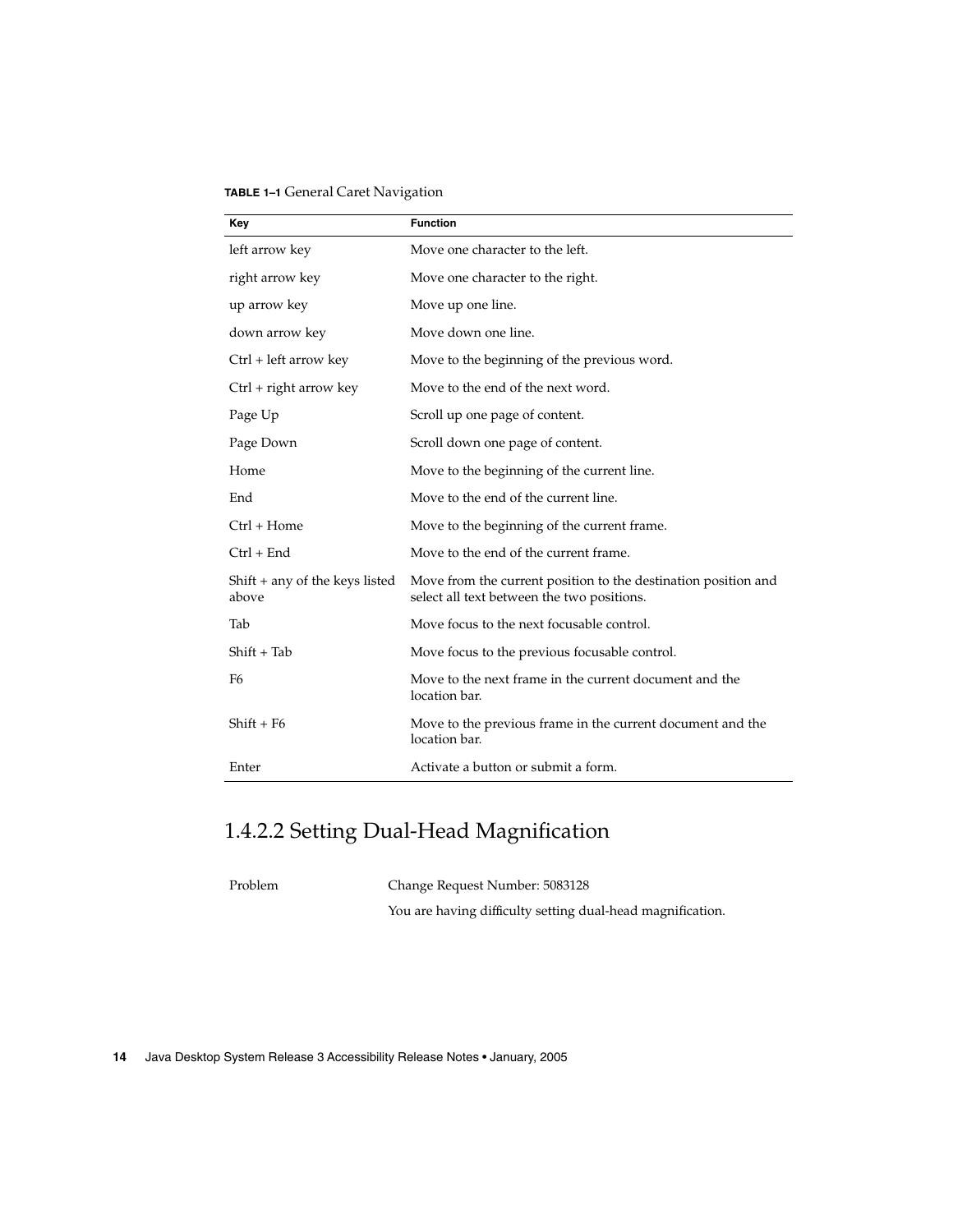| Solution | To set either virtual or real dual-head magnification in the Screen<br>Reader and Magnifier application, you must perform the following |
|----------|-----------------------------------------------------------------------------------------------------------------------------------------|
|          | steps:                                                                                                                                  |
|          | 1. Open the Zoomer Options dialog.                                                                                                      |
|          | 2. Type the value you require in the Source field, then press<br>Return.                                                                |
|          | 3. Type the value you require in the <b>Target</b> field, then press<br>Return.                                                         |

**Note –** The changes to the **Source** and **Target** fields do not take effect until you press Return.

### 1.4.2.3 Magnifier Does Not Show Window Movement

| Problem  | Change Request Number: 6199904                                                                                                                                                                                                                                                                   |
|----------|--------------------------------------------------------------------------------------------------------------------------------------------------------------------------------------------------------------------------------------------------------------------------------------------------|
|          | When you move windows, the movement is not visible in the<br>Screen Reader and Magnifier magnification area.                                                                                                                                                                                     |
| Solution | Disable wire frame mode in Window Manager.                                                                                                                                                                                                                                                       |
|          | Perform the following steps:<br>1. Click Launch, then choose Applications $\rightarrow$ Utilities $\rightarrow$<br>Configuration Editor.<br>2. In GConf editor, choose Apps $\rightarrow$ Metacity $\rightarrow$ General.<br>Ensure that the <b>reduced_resources</b> key is not selected.<br>3. |
|          | Alternatively, you can enter the following command from a<br>terminal window:                                                                                                                                                                                                                    |
|          | qconftool-2 -t bool -s<br>/apps/metacity/general/reduced resources false                                                                                                                                                                                                                         |

#### 1.4.2.4 Magnifier Crashes When Using a Second Framebuffer

| Problem  | Change Request Number: 6205225                                                            |
|----------|-------------------------------------------------------------------------------------------|
|          | On a system with two framebuffers configured, full screen<br>magnification does not work. |
| Solution | Please contact the Customer Resolution Center to obtain a patch for<br>this issue.        |

Chapter 1 • Accessibility Release Notes **15**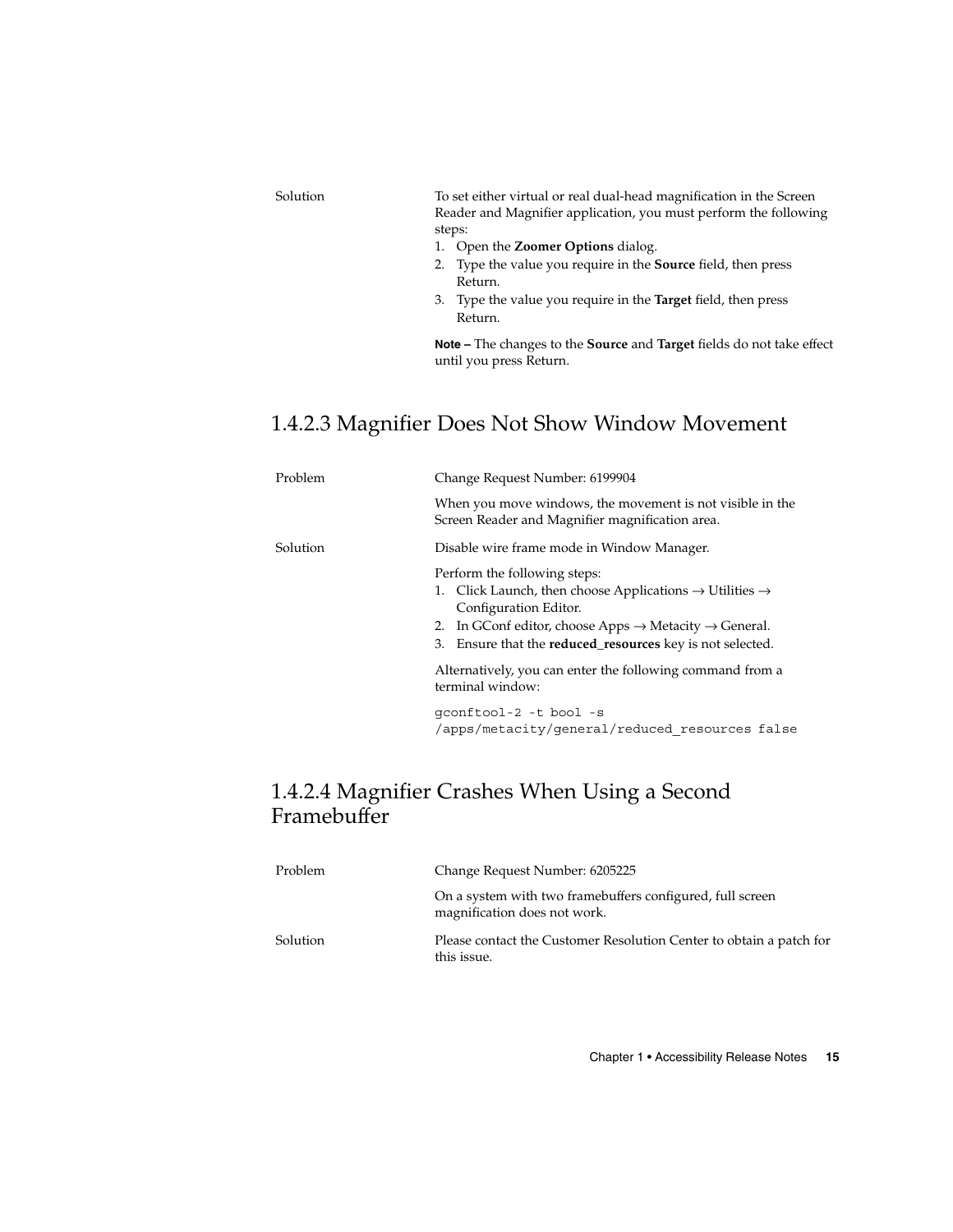#### <span id="page-15-0"></span>1.4.2.5 Magnifier Does Not Correctly Display Java Applications

| Problem  | Change Request Number: 6202413                                                                                                          |
|----------|-----------------------------------------------------------------------------------------------------------------------------------------|
|          | Java applications are not displayed correctly in the magnifier. The<br>entire Java window may initially be blank in the magnified area. |
| Solution | Set the following environment variable: NO J2D DGA=true                                                                                 |

### 1.4.3 On-Screen Keyboard Issues

The following sections describe On-Screen Keyboard issues.

#### 1.4.3.1 Cannot Start a Web Browser from the On-Screen Keyboard

| Problem  | Change Request Number: 6211656                                                                                                                          |
|----------|---------------------------------------------------------------------------------------------------------------------------------------------------------|
|          | When you activate Launcher in the $GOK$ — main window and<br>then activate Web Browser, a web browser application does not<br>start.                    |
| Solution | Perform the following steps:<br>1. Edit the /usr/share/qok/launcher.kbd file.<br>2. Replace "mozilla" with "/usr/sfw/bin/mozilla".<br>3. Save the file. |

#### 1.4.3.2 On-Screen Keyboard Cannot Display Web Browser Submenus

| Problem | Change Request Number: 5070427                                                                                           |
|---------|--------------------------------------------------------------------------------------------------------------------------|
|         | The On-Screen Keyboard application cannot display Web Browser<br>submenus if the submenus were not previously displayed. |